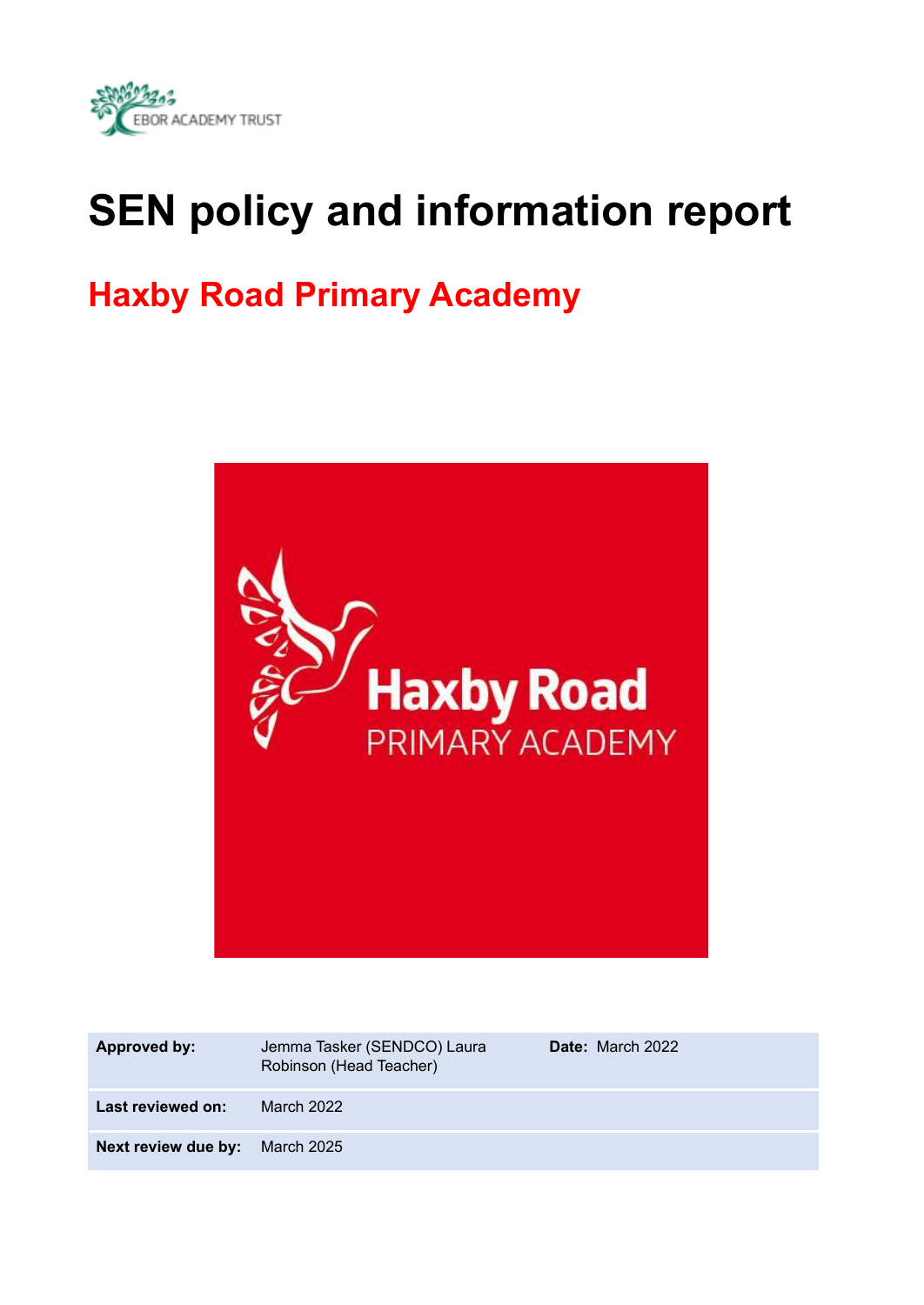## **Contents**

- 1. Aims [3](#page-1-0)
- 2. Legislation and guidance [3](#page-3-0)
- 3. Definitions [3](#page-3-1)
- 4. Roles and responsibilities 4
- 5. SEN information report 5
- 6. Monitoring arrangements 8
- 7. Links with other policies and documents 8

<span id="page-1-0"></span>**…………………………………………………………………………………………………………………………….**

## **1. Aims**

Our SEN policy and information report aims to:

- Set out how our school will support and make provision for pupils with special educational needs (SEN)
- The roles and responsibilities of everyone involved in providing for pupils with SEN: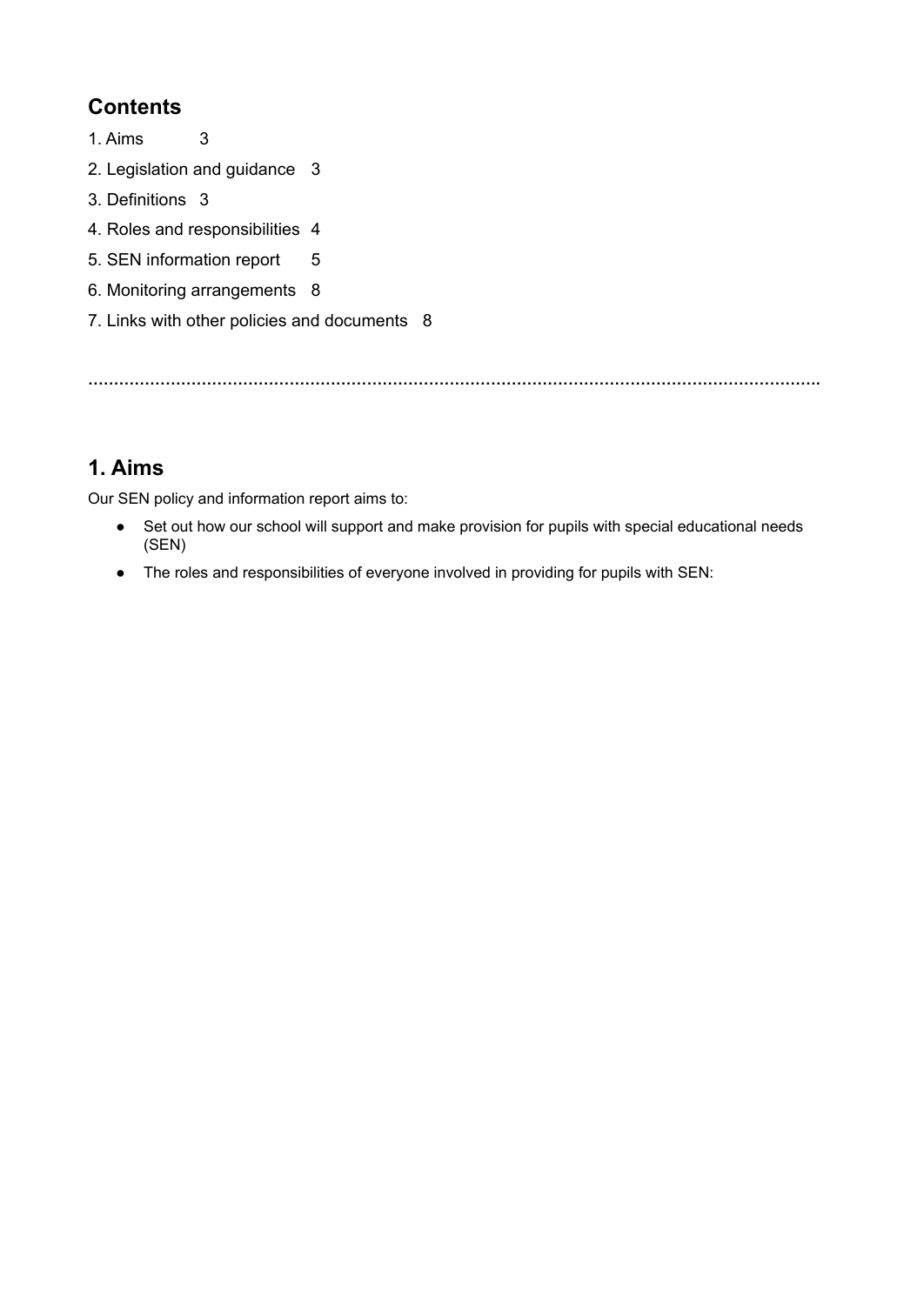

*All Ebor Academy Trust schools have a similar approach to meeting the needs of pupils with Special* Educational Needs and are supported by the local authority (LA) to ensure that all pupils, regardless of their specific needs, make the best possible progress in school. All schools are supported to be as inclusive as possible, with the needs of pupils with Special Educational Needs and Disabilities being met in a mainstream *setting wherever possible.*

At Haxby Road Primary Academy, we are committed to providing our pupils with a broad, balanced and enriched curriculum which is *accessible to all and promotes inclusion*. Our school vision of **'Learn, Grow and Aspire Together'** is underpinned by an inclusive culture and ethos that meets the needs of all pupils at our school.

All our pupils are included in all aspects of school life and are equally valued in school. SEND has a high profile in our school and we have high aspirations for all pupils. We create environments that are safe and calm so that our pupils feel comfortable to be in school and to enable them to flourish.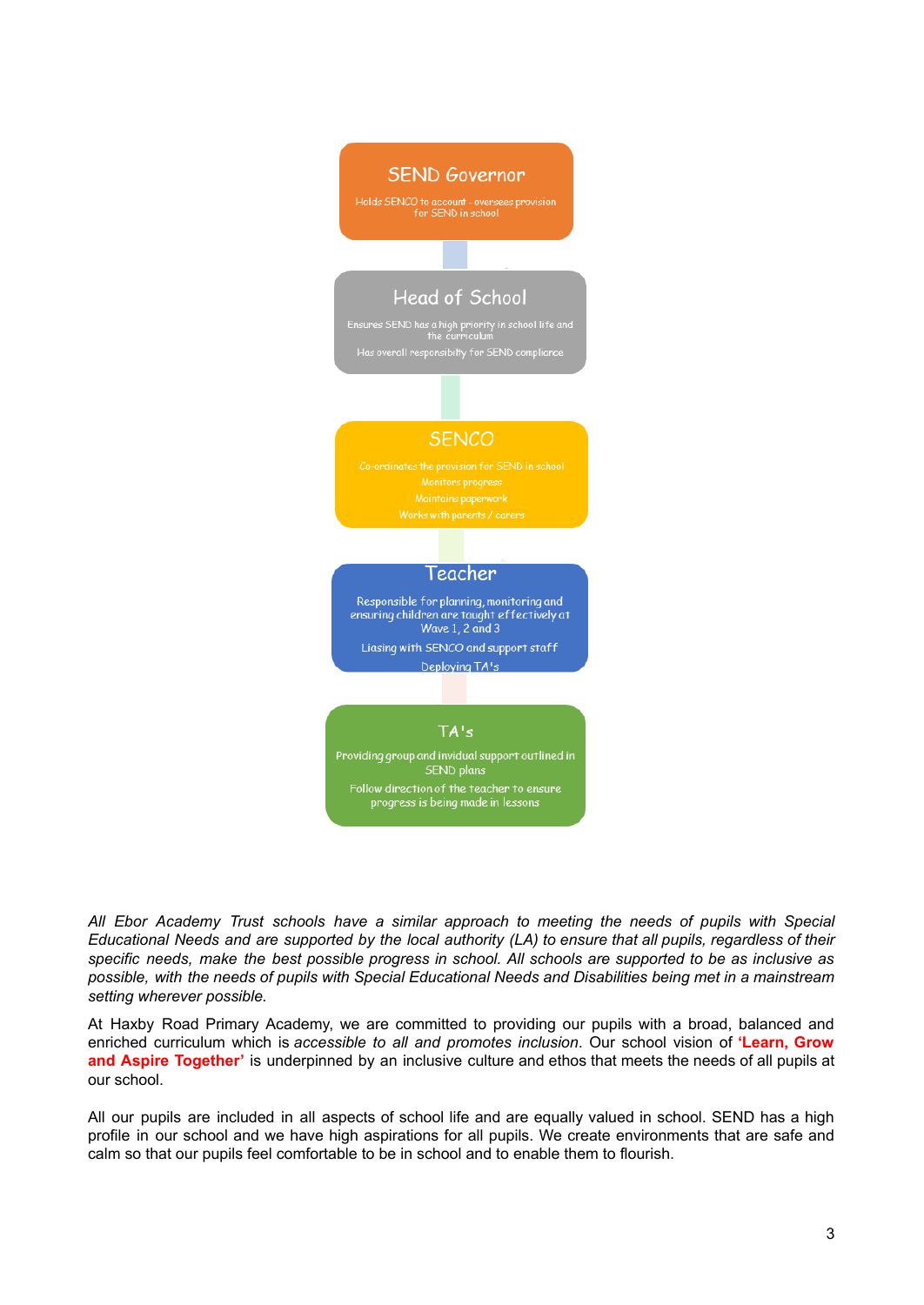Our staff work closely as a team to provide consistency of approach and strategies that we have in place for our pupils. Because all children learn in different ways, we have tailored our classroom environments so that they can meet a range of needs. All of our classrooms provide:

- Visual supports
- A communication friendly environment
- Sensory Processing strategies (movement breaks, noise reducing headphones, move and sit cushions, fiddle toys etc)
- Access to multi-sensory and hands-on learning
- Use of IT and alternative methods of recording where needed (chrome books)
- Use of de-escalation strategies
- Zones of regulation and emotion coaching
- A preventative rather than reactive approach
- Positive praise and lots of it!
- <span id="page-3-0"></span>Staffing ratios appropriate to the level of support needed - team around a child!
- Wave 1 differentiated learning, Wave 2 interventions and Wave 3 personalised planning using professional advice and SEND targets

## **2. Legislation and guidance**

This policy and information report is based on the statutory Special [Educational](https://www.gov.uk/government/uploads/system/uploads/attachment_data/file/398815/SEND_Code_of_Practice_January_2015.pdf) Needs and Disability (SEND) Code of [Practice](https://www.gov.uk/government/uploads/system/uploads/attachment_data/file/398815/SEND_Code_of_Practice_January_2015.pdf) and the following legislation:

- Part 3 of the [Children](http://www.legislation.gov.uk/ukpga/2014/6/part/3) and Families Act 2014, which sets out schools' responsibilities for pupils with SEN and disabilities
- <span id="page-3-1"></span>• The Special Educational Needs and Disability [Regulations](http://www.legislation.gov.uk/uksi/2014/1530/contents/made) 2014, which set out schools' responsibilities for education, health and care (EHC) plans, SEN co-ordinators (SENCOs) and the SEN information report

## **3. Definitions**

A pupil has SEN if they have a learning difficulty or disability which calls for special educational provision to be made for them.

They have a learning difficulty or disability if they have:

- A significantly greater difficulty in learning than the majority of others of the same age, or
- A disability which prevents or hinders them from making use of facilities of a kind generally provided for others of the same age in mainstream schools

Special educational provision is educational or training provision that is additional to, or different from, that made generally for other children or young people of the same age by mainstream schools.

## **4. Roles and responsibilities**

#### **4.1 The SENCO**

The SENCO is Jemma Tasker - j.taske[r@ebor.academy](mailto:mrstasker@hr.ebor.academy)

The EYFS SENCO is Caroline Wilkinson - c.wilkinson@ebor.academy

They will:

● Ensure that there is a whole school responsibility for SEND and that it is woven into the fabric of the school and curriculum. The SENCO will work with the SLT and senior leaders to ensure that teachers are responsible for the progress and outcomes of all of their pupils and the needs are met for all pupils in our school.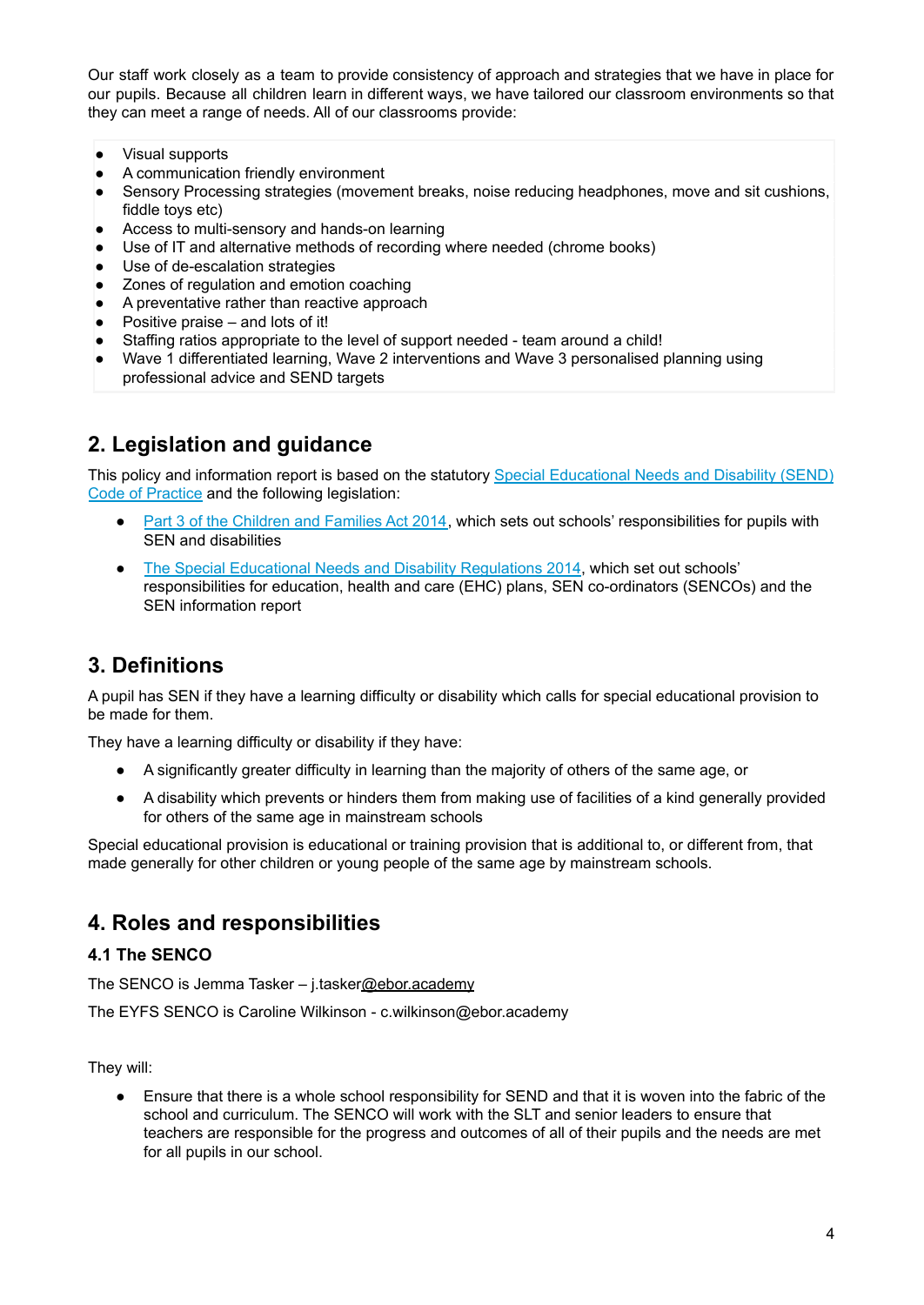- Ensure that school leaders and governors have created an inclusive culture and ethos that actively welcomes and engages with parents of pupils with SEND.
- Work with the headteacher and SEN governor to determine the strategic development of the SEN policy and provision in the school - outlined in the School Development Plan and SEN on a page.
- Ensure that parents and carers are fully involved in discussions around possible SEN identification and assessment of SEND.
- Have day-to-day responsibility for the operation of this SEN policy and the coordination of specific provisions made to support individual pupils with SEN, including those who have EHC plans and MSP plans. Ensure the SEND register is up to date and accurately reflects the needs in school.
- Track and monitor outcomes for pupils with SEND.
- Work with the Behaviour and Wellbeing Lead to ensure that a proactive approach to behaviour is taken and to consider the overlap of needs children may experience - select interventions and individual behaviour plans as appropriate.
- Provide professional guidance and training to colleagues and work with staff, parents, and other agencies to ensure that pupils with SEN receive appropriate support and high quality teaching.
- Advise on the graduated approach to providing SEN support and monitor the needs of pupils.
- Advise on the deployment of the school's delegated budget and other resources to meet pupils' needs effectively.
- Be the point of contact for external agencies, especially the local authority and its support services.
- Liaise with potential next providers of education to ensure pupils and their parents are informed about options and a smooth transition is planned
- Ensure that all pupils and parents have a voice and that is central to the provision in place in school. Ensure that all pupils have access to wider opportunities and experiences
- Direct parents to the Local Offer.
- Work with the headteacher and governing board to ensure that the school meets its responsibilities under the Equality Act 2010 with regard to reasonable adjustments and access arrangements.

#### **4.2 The SEN Governor**

The SEN governor will:

- Hold the school to account in order to have a positive impact on the outcomes for pupils with SEND.
- Monitor the quality and effectiveness of SEN and disability provision within the school and update the governing board on this through a termly meeting, report and visit to the school .
- Work with the head teacher and SENCO to determine the strategic development of the SEN policy and provision in the school.
- Holds regular link meetings with the school and SENCO and is trained / equipped. Reviews SEND provision termly through learning walks with the SENCO.

#### **4.3 The headteacher**

The headteacher will:

- Work with the SENCO and SEN governor to determine the strategic development of the SEN policy and provision in the school.
- Have overall responsibility for the provision and progress of learners with SEN and/or a disability.
- Ensure that the school has high aspirations for SEND and that all staff meet the needs of the pupils within our school.
- Ensure that risk assessments are adhered to.
- Ensure that SEND has a high profile in school and that it is frequently covered in the staff CPD calendar.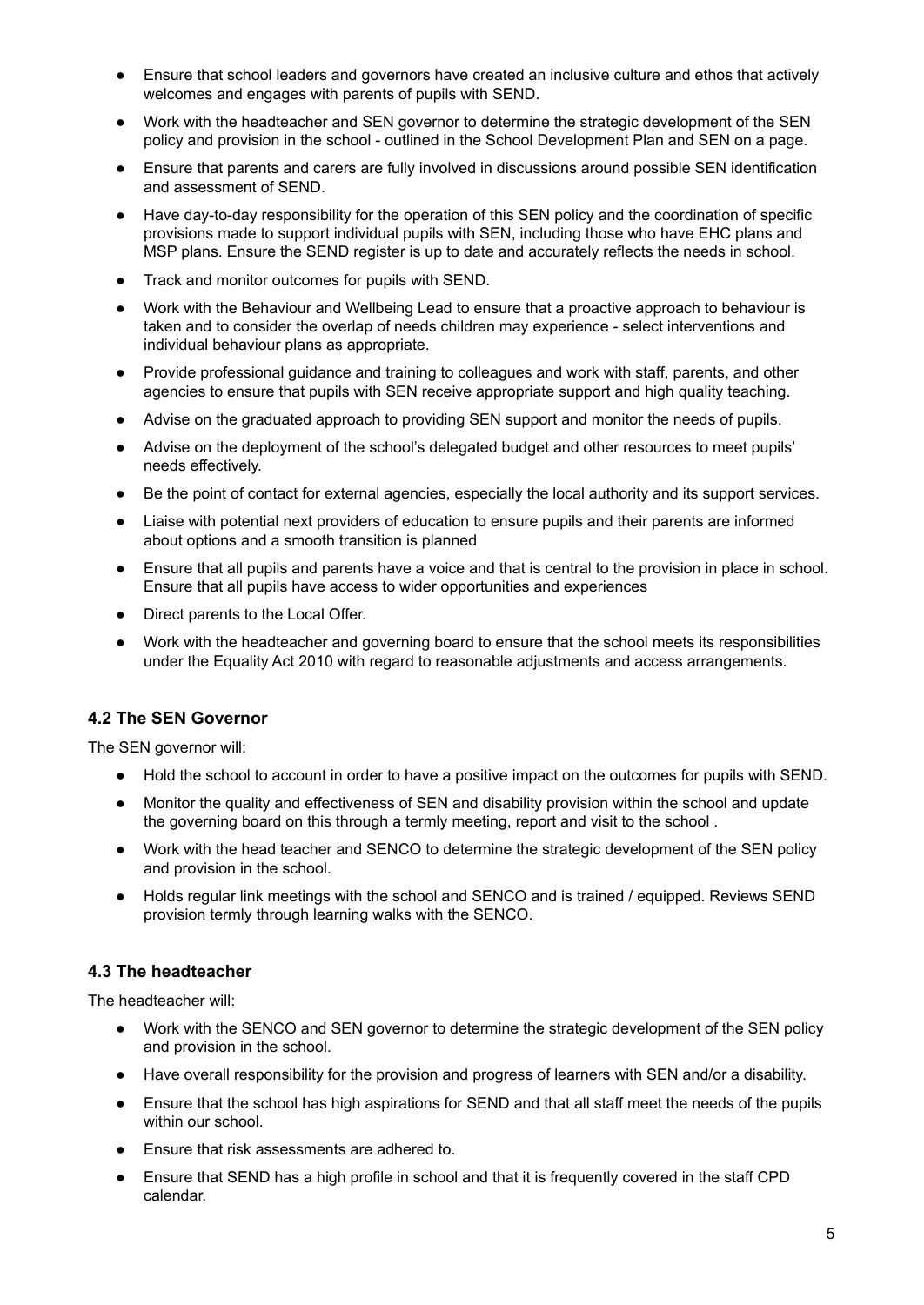- Ensure that all teachers and teaching assistants know their responsibilities through the Teaching Standards.
- Ensure that the school is compliant with The Code of Practice 2014 and The Equality Act.
- Ensure our school uses a range of data to identify barriers to learning and this includes a review of attendance, potential bullying/peer related issues etc. A holistic approach to meeting need, including effective input from the wellbeing/inclusion team.
- Ensure that exclusions for SEND pupils are not disproportionate (fixed-period and permanent), the reasons, rates and patterns of these are carefully monitored and the exclusion criteria is followed.
- Ensure that LAC children in school with SEN are effectively supported through good communication between the Virtual School and the SENCO/inclusion team and attendance at PEP review meetings.
- Lead the pupil premium budget and provision in school.

#### **4.4 Class teachers**

Each class teacher is responsible for:

- The progress and development of every pupil in their class.
- Differentiation and planning.
- Tracking and assessment of pupil progress including the provision map of interventions.
- Liaising and informing parents of provision and SEND plans.
- Working closely with any teaching assistants or specialist staff to plan and assess the impact of support and interventions and how they can be linked to classroom teaching.
- Deployment of AT's to ensure pupil progress.
- Working with the SENCO to review each pupil's progress and development and decide on any changes to provision.
- Ensuring they follow this SEN policy.
- Ensure all pupils have a voice that is central to provision and pupil voice exercises capture the experience of pupils with SEND in school. These should inform future planning.
- All pupils have an equal say in the life of the school e.g., they are represented on the school council.
- Oversee Wave 1, Wave 2 and Wave 3 provision for pupils in their class.
- Ensure independence and preparation for adulthood is addressed through teaching and provision.

## **5. SEN information report**

#### **5.1 The kinds of SEN that are provided for**

Our school currently provides additional and/or different provision for a range of needs, including:

- Communication and interaction, for example, autistic spectrum disorder, Asperger's Syndrome, speech and language difficulties
- Cognition and learning, for example, dyslexia, dyspraxia,
- Social, emotional and mental health difficulties, for example, attention deficit hyperactivity disorder (ADHD)
- Sensory and/or physical needs, for example, visual impairments, hearing impairments, processing difficulties, epilepsy
- Moderate/severe/profound and multiple learning difficulties

#### **5.2 Identifying pupils with SEN and assessing their needs**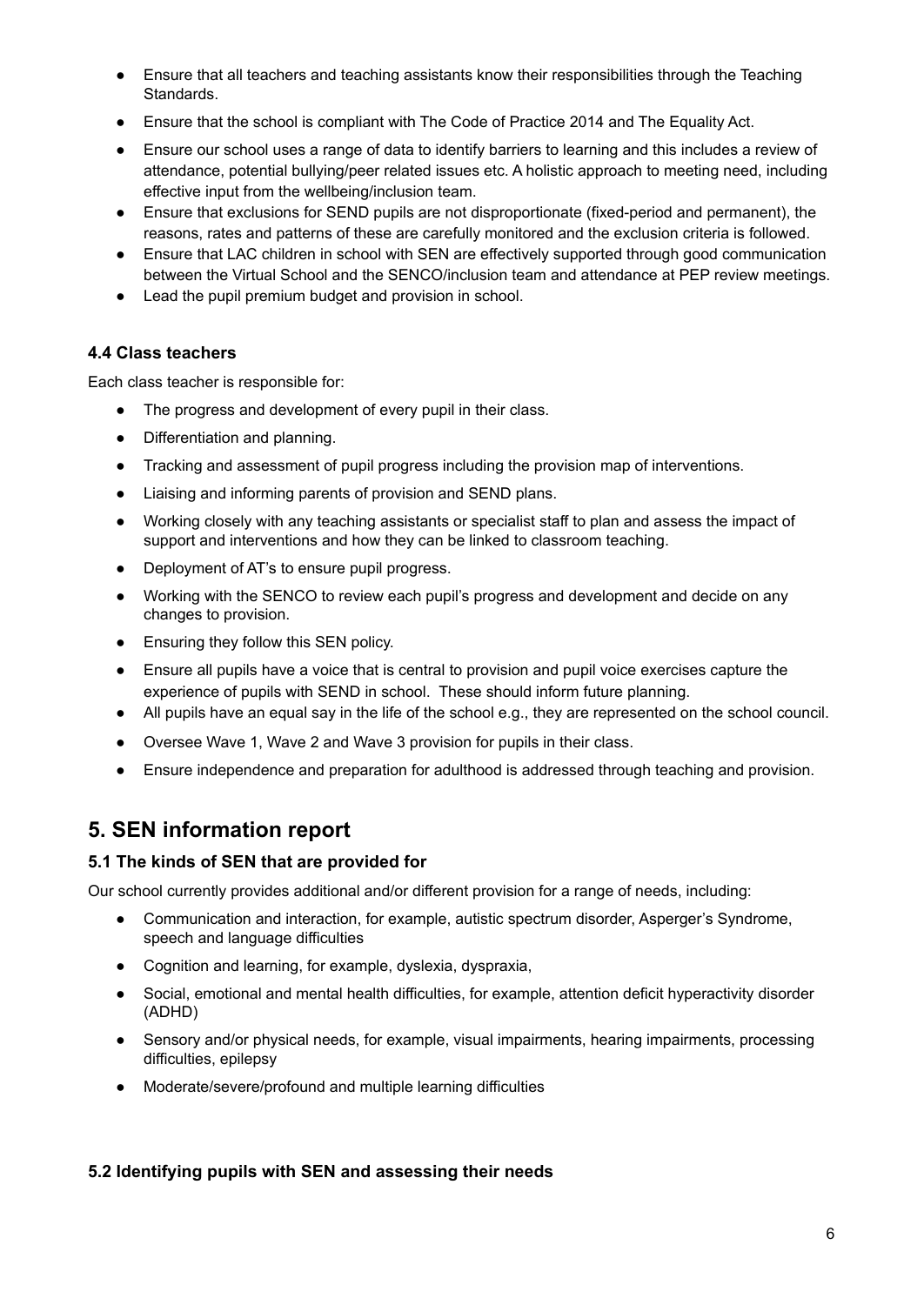We will assess each pupil's current skills and levels of attainment on entry, which will build on previous settings and Key Stages, where appropriate. Class teachers will make regular assessments of progress for all pupils and identify those whose progress:

- Is significantly slower than that of their peers starting from the same baseline
- Fails to match or better the child's previous rate of progress
- Fails to close the attainment gap between the child and their peers
- Widens the attainment gap
- Have SEMH needs

This may include progress in areas other than attainment, for example, social needs.

Slow progress and low attainment will not automatically mean a pupil is recorded as having SEN.

When deciding whether special educational provision is required, we will start with the desired outcomes, including the expected progress and attainment, and the views and the wishes of the pupil and their parents. We will use this to determine the support that is needed and whether we can provide it by adapting our core offer, or whether something different or additional is needed.

Teachers have a child of concern they refer to banding documents, speak to parents informally about concerns and implement strategies outlined in a pupil passport (band 1 monitoring register), SEND team to observe, suggest strategies, if progress is not being made teachers and SENCO will place the child on a MSP and hold a review meeting with parents, professionals will be involved as needed, children will be discussed at internal meetings and support monitored via the SENCO - EHCP process for any children at Band 3 and above.

#### **5.3 Consulting and involving pupils and parents**

We will have an early discussion with the pupil and their parents when identifying whether they need special educational provision. These conversations will make sure that:

- Everyone develops a good understanding of the pupil's areas of strength and difficulty
- We take into account the parents' concerns
- Everyone understands the agreed outcomes sought for the child
- Everyone is clear on what the next steps are

Notes of these early discussions will be added to the pupil's record and given to their parents.

We will formally notify parents when it is decided that a pupil will receive SEN support.

#### **5.4 Assessing and reviewing pupils' progress towards outcomes**

We will follow the graduated approach and the four-part cycle of **assess, plan, do, review**.

The class or subject teacher will work with the SENDCO to carry out a clear analysis of the pupil's needs. This will draw on:

- The teacher's assessment and experience of the pupil
- Their previous progress and attainment and behaviour
- Other teachers' assessments, where relevant
- The individual's development in comparison to their peers and national data
- The views and experience of parents
- The pupil's own views
- Advice from external support services, if relevant

The assessment will be reviewed regularly.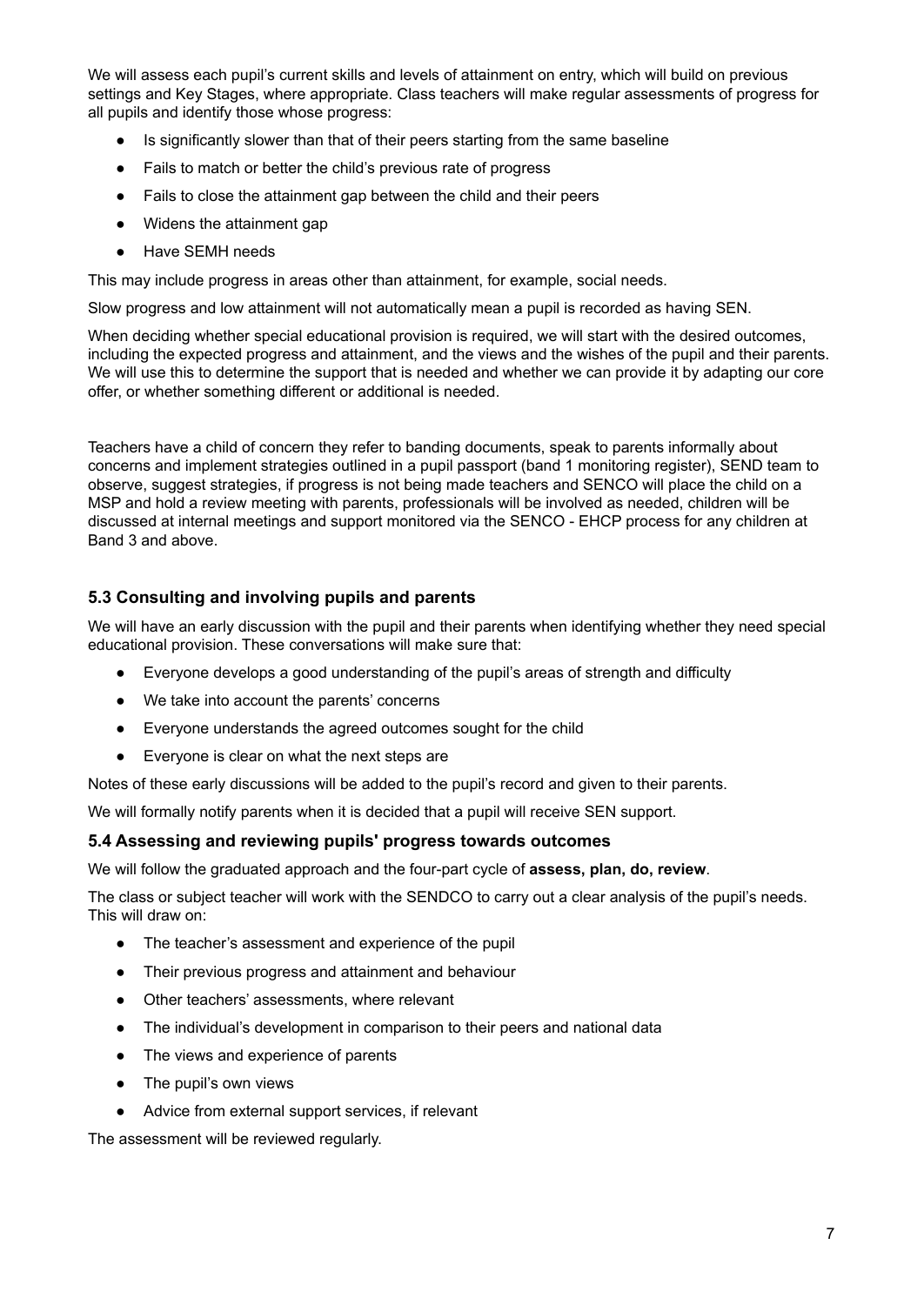All teachers and support staff who work with the pupil will be made aware of their needs, the outcomes sought, the support provided, and any teaching strategies or approaches that are required. We will regularly review the effectiveness of the support and interventions and their impact on the pupil's progress.

#### **5.5 Supporting pupils moving between phases and preparing for adulthood**

We will share information with the school, college, or other setting the pupil is moving to. We will agree with parents and pupils which information will be shared as part of this. We complete a transition passport with the child and family to ensure their views and feelings/ideas are part of this important process. Each year every class moves up to their new class prior to the summer holidays to also help with transitions.

All children transitioning to secondary school will have a transition review, followed by a whole class transition project led by the WEB team and then individual transition visits.

#### **5.6 Our approach to teaching pupils with SEN**

Teachers are responsible and accountable for the progress and development of all the pupils in their class.

High quality teaching is our first step in responding to pupils who have SEN. This will be differentiated for individual pupils.

#### We passionately believe

We will also provide the following interventions:

- Precision teaching for phonics, reading and spelling
- Reading practise Little Wandle Sessions
- Reading Plus
- Busy fingers fine motor skill intervention
- Craft phonics
- Sentence and punctuation boosters
- Number sense
- Number gym booster
- Times table rock stars
- Same day rapid response maths catch up
- Pre teaching
- Speed up handwriting fluency intervention
- Reading squad comprehension and fluency reading interventions
- $\bullet$  ELSA nurture groups
- Anxiety support
- Social stories and therapeutic stories
- Time to Talk
- WELCOM 0-5 years
- NELI
- Communication toolkit
- Pre-teach vocabulary
- Worry box
- The Island Mentors Service
- Wellbeing worker (CAMHS)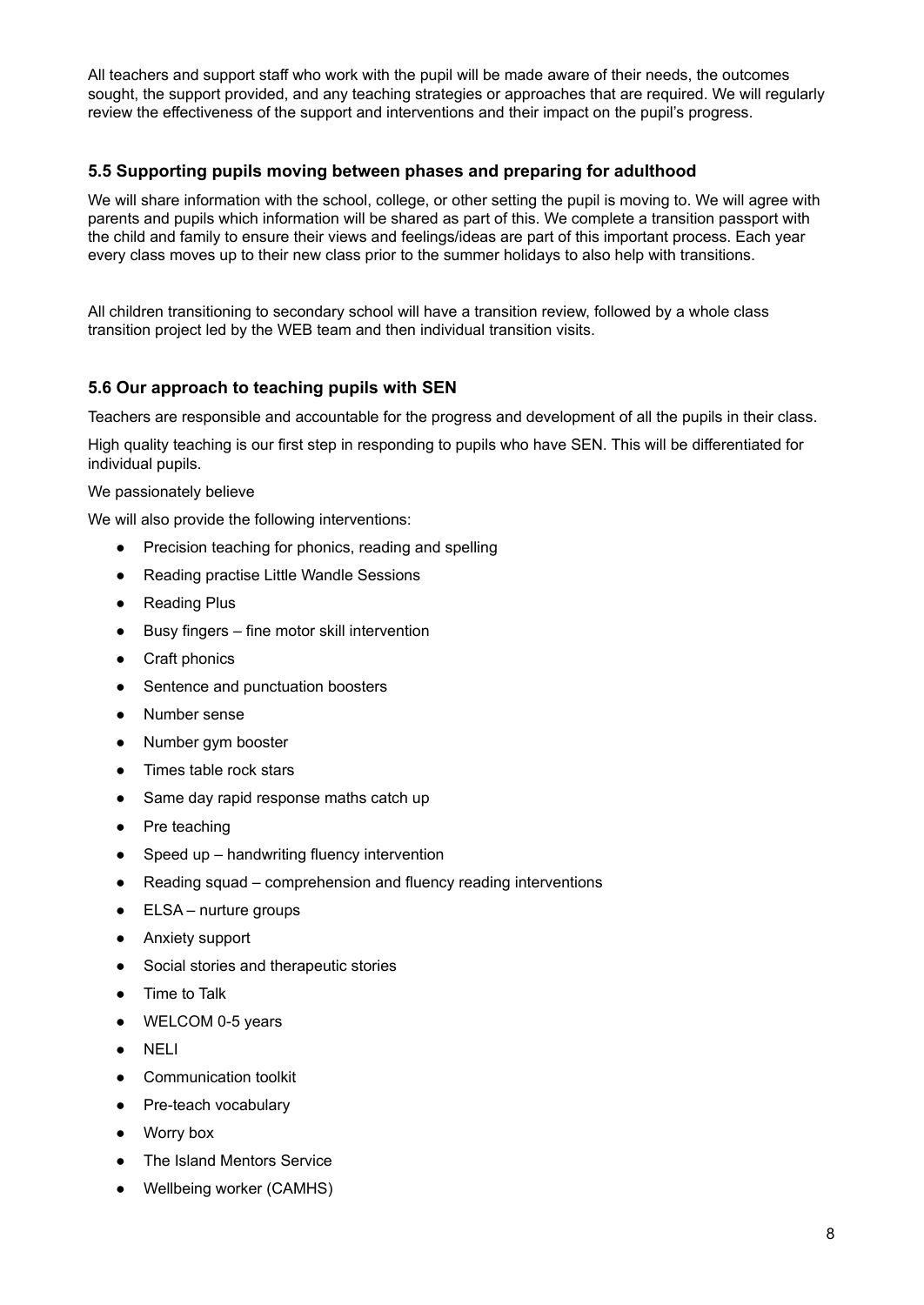- 1:1 HUB support
- Use of specialist equipment  $-$  ICT equipment, coloured overlays and books, pencil grips

#### **5.7 Adaptations to the curriculum and learning environment** .

We make the following adaptations to ensure all pupils' needs are met:

- Differentiating our curriculum to ensure all pupils are able to access it, for example, by grouping, 1:1 work, teaching style, content of the lesson, etc.
- Adapting our resources and staffing
- Using recommended aids, such as laptops, coloured overlays, visual timetables, larger font, etc.
- Differentiating our teaching, for example, giving longer processing times, pre-teaching of key vocabulary, reading instructions aloud, etc.

| Haxby Road SEND Provision Overview                                                                                                                                                                                                                                                                                                                                                                                                                                                                                          |                                                                                                                                                                                                                                                                                                                                                                     | <b>Haxdy Road</b><br><sup>t</sup> Steps                                                                                                                                                                                                                                                                                                                                     |  |  |
|-----------------------------------------------------------------------------------------------------------------------------------------------------------------------------------------------------------------------------------------------------------------------------------------------------------------------------------------------------------------------------------------------------------------------------------------------------------------------------------------------------------------------------|---------------------------------------------------------------------------------------------------------------------------------------------------------------------------------------------------------------------------------------------------------------------------------------------------------------------------------------------------------------------|-----------------------------------------------------------------------------------------------------------------------------------------------------------------------------------------------------------------------------------------------------------------------------------------------------------------------------------------------------------------------------|--|--|
| At Haxby Road Primary Academy the SEN Team oversee the provisions and interventions we have in place for all our pupils at Haxby Road. Along with the Seni<br>Leadership Team, they monitor the effectiveness of provision through observations and data analysis and provision will be adjusted as required to ensure pupil:<br>are fulfilling their full potential.                                                                                                                                                       |                                                                                                                                                                                                                                                                                                                                                                     |                                                                                                                                                                                                                                                                                                                                                                             |  |  |
| Our Wave 1 Offer (Universal)                                                                                                                                                                                                                                                                                                                                                                                                                                                                                                | Our Wave 2 Offer (Targeted)                                                                                                                                                                                                                                                                                                                                         | Our Wave 3 Offer (Specialist)                                                                                                                                                                                                                                                                                                                                               |  |  |
| Our quality inclusive teaching takes into account the learning<br>needs of all the children in the classroom. This includes<br>providing differentiated work and creating an inclusive<br>learning environment.<br>Our strengths in Wave 1:<br>*Rich and broad/balanced curriculum with real life experiences<br>- enriched by the Haxby Road 100 programme<br>*Differentiation and flexible grouping used to ensure high<br>expectations and progress for all children<br>*AT's use task plans fo aid independent learning | Our specific, additional and time-limited<br>interventions are provided for some children who<br>need help to accelerate their progress to enable<br>them to work at age-related expectations or make<br>progress at their level. These interventions<br>prioritise reading as we passionately believe this<br>holds the keys to the rest of the curriculum.        | Our targeted wave 3 provision is designed<br>alongside professionals of children where it is<br>necessary to provide highly tailored<br>intervention to accelerate progress or enable<br>children to achieve their potential.<br>Our key strengths in Wave 3 teaching and<br>learning:                                                                                      |  |  |
| Our Wave 1 Offer<br>All learning is differentiated using assessments and<br>teacher knowledge. This is monitored weekly by SLT.                                                                                                                                                                                                                                                                                                                                                                                             | Our Wave 2 Offer includes:<br>Readiro<br>1:1 reading, Little Wandle Keep Up sessions, Craft Multisensory.<br>phonics, pre-teach, National Tutoring Programme, Reading<br>Practice sessions, Precision Teaching, Reading Recovery, Reading                                                                                                                           | *Children make progress from their individual<br>starting points in line with their EHCP or MSP<br>targets<br>*Teachers plan and assess and work closely                                                                                                                                                                                                                    |  |  |
| We talk to our children and families every cycle to assess<br>how they feel about teaching and learning, we look in<br>books, monitor progress within lessons and look at how our<br>AT's support our wave 1 offer. Out timetables show how<br>we use time effectively to deliver a broad and balanced<br>curriculum whilst prioritising reading.                                                                                                                                                                           | Plus:<br>Writing<br>Precision teaching to support HFW and spelling<br>Chromebook apps to aid independence with recording<br>Maths<br>Same day catch up                                                                                                                                                                                                              | with the TA/SENCO to design a bespoke<br>curriculum for the child<br>*Children are able to access a highly flexible<br>approach that meets their needs and access<br>the elements of mainstream that help aid<br>progress                                                                                                                                                   |  |  |
| How pupils with additional needs access our broad and<br>balanced curriculum?<br>We provide additional resources, ensure the whole<br>curriculum is differentiated and the pace/structure is<br>considered for all lessons. We always ensure the learning<br>is purposeful for the child! CPD is focused on retention<br>and why this, why now? To ensure all children<br>understand the nurnase of their learning!                                                                                                         | Additive and subtraction facts groups<br>Number Sense - National Tutoring Programme (Cycle 3)<br><b>SEMH</b><br>Zones of regulation intervention, Bereavement art therapy<br>intervention, Anxiety sunshine squad, Play therapy, Resorative.<br>individual check in's, Sensory and movement breaks<br><b>SLCN</b><br><b>WELLCOMM</b><br><b>NELT</b><br>Time to talk | Our Wave 3 Offer<br>A child centred plan is created that focuses on building<br>on a child's strengths and interests whilst quiding them.<br>to new experiences and focus' on what we want the<br>individual child to learn and do. The classroom teacher<br>follows the assess, plan, do and review framework to<br>ensure progression in a highly tailored interventions. |  |  |

#### **5.8 Additional support for learning**

We have 19 teaching assistants who are trained to deliver interventions such as Emotional, Literacy, Support and cognition and learning interventions.

Teaching assistants will support pupils on a 1:1 basis when they have a My Support Plan or an EHCP plan and additional support is required to help the child access the curriculum.

Teaching assistants will support pupils in small groups when a child has been identified as requiring some additional interventions if they are behind their age related expectations.

We work with the following agencies to provide support for pupils with SEN:

- Educational Psychologist
- CAMHS (Child Adolescent Metal Health Service)
- Speech and Language Therapists (both in school and in clinic)
- Other Health Professionals e.g. the Bowel and Bladder Clinic
- Physiotherapists
- Occupational Therapists
- CYC Specialist Teaching Teams
- Physical and medical

×

 $\ell$  . Then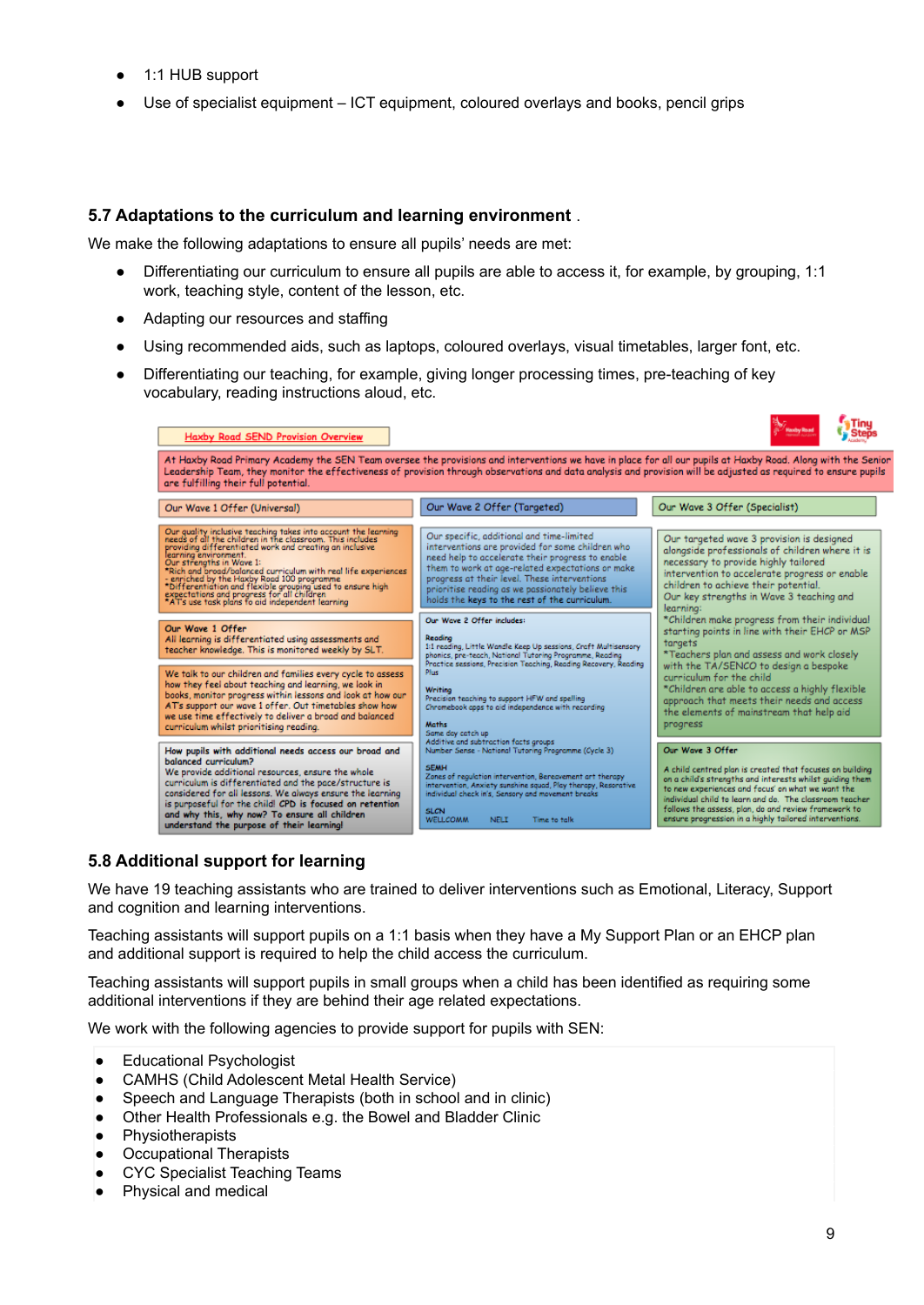- Autism specialist teaching team
- Early years specialist teaching team<br>● Hearing Impairment specialist teachi
- Hearing Impairment specialist teaching team
- Dyslexia outreach support
- Speech and Language outreach support

#### **5.9 Expertise and training of staff**

As a school we value training and CPD across the academy. We draw on specialist training from the Local Authority and professionals e.g. Speech Therapists, Autism Specialist Teachers and the Educational Phycologist Service to continually develop our knowledge and understanding across a range of needs. We are forward thinking and dedicate training days and staff training sessions to SEN needs in the school.

Our SENCO is also responsible for Teaching Assistant Training and she is allocated two days a week to manage SEN provision outside of the classroom.

#### **5.10 Securing equipment and facilities**

The SEN team have a designated budget to secure new specialist equipment and interventions. The Friends of Haxby Road also support the SEN needs through fundraising and have recently purchased a sensory resource kit for each classroom.

We work with the Local Offer to secure extra funding for families e.g. Short Breaks or Family Fund.

#### **5.11 Evaluating the effectiveness of SEN provision**

We evaluate the effectiveness of provision for pupils with SEN by:

- Reviewing pupils' individual progress towards their goals each term
- Reviewing the impact of interventions after 9 weeks
- Using pupil questionnaires and pupil voice interviews
- Monitoring by the SENCO e.g. Teaching and Learning observations and book scrutiny's
- Using provision maps to measure progress.
- Holding annual reviews for pupils with statements of SEN or EHC plans
- Parent consultation meetings and cafes

#### **5.12 Enabling pupils with SEN to engage in activities available**

At Haxby Road Primary Academy we are an inclusive school where we teach children about diversity, tolerance and respect to all pupils. We ensure that all children, including those with special educational needs and or disabilities can access the same activities as any other pupil in our school. We ensure barriers to learning are minimised so that all children can participate in broad and balanced curriculum.

All of our extra-curricular activities and school visits are available to all our pupils, including our before-and after-school clubs.

All pupils are encouraged to go on our residential trip(s) in Year 6.

All pupils are encouraged to take part in sports day/school plays/special workshops, etc.

All pupils are encouraged to take part in the enrichment after school clubs in Key Stage 2.

All pupils have a Haxby 100 passport which encourages pupils to take part in 100 activities by the time they finish Haxby Road Primary Academy.

No pupil is ever excluded from taking part in these activities because of their SEN or disability.

#### **5.13 Support for improving emotional and social development**

We provide support for pupils to improve their emotional and social development in the following ways:

● Pupils with SEN are encouraged to be part of the school council.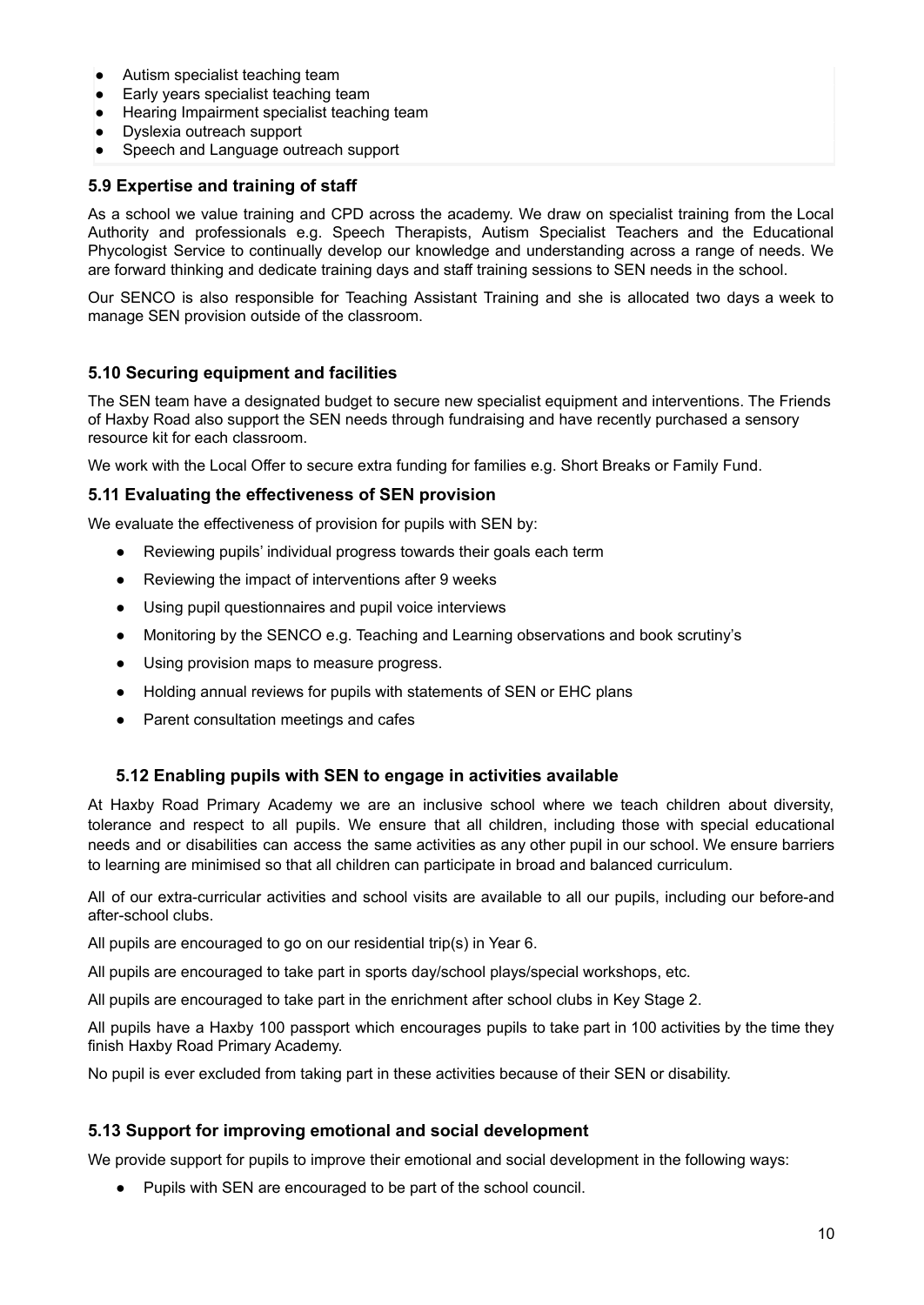- Pupils with SEN are also encouraged to be part of nurture groups to promote teamwork/building friendships etc.
- Pupils participate in restorative practice to help with their emotional and social skills.
- Pupils have support from the Wellbeing team and service to help with specific social and emotional difficulties or traumas.

We have a zero tolerance approach to bullying.

#### **5.14 Working with other agencies**

The SEN Team and the Pupil and Family Support Team oversee the provisions and interventions we have in place for all our pupils at Haxby Road. Along with the Senior Leadership Team, they monitor the effectiveness of provision through observations and data analysis and provision will be adjusted as required to ensure pupils are fulfilling their full potential. Children will always be supported to engage in activities available to pupils who do not have SEN.



Because we understand that **Early Identification is key**, we have a dedicated Early Years SEN worker (Caroline Wilkinson) to work with staff to help identify children with any additional needs and advise on intervention as this early stage. This is done in liaison with the SEN team.

All pupils with SEN at Haxby Road have a document in place that is jointly written by parents, the child and professionals. Depending on the level of need, this may be called a 'Condensed My Support Plan', a 'Full My Support Plan' or an 'Education Health Care Plan.' An EHCP is a statutory document that is written alongside the SEN Panel at the Local Authority.

We work in a multiagency model to ensure children with identified Special Educational needs access specialist support, advice and targets to help children reach their full potential.

We work with the following agencies to provide support for pupils with SEN:

- Educational Psychologist
- CAMHS (Child Adolescent Metal Health Service)
- Speech and Language Therapists (both in school and in clinic)
- Other Health Professionals e.g. the Bowel and Bladder Clinic
- Physiotherapists
- **Occupational Therapists**
- CYC Specialist Teaching Teams
- Physical and medical
- Autism specialist teaching team